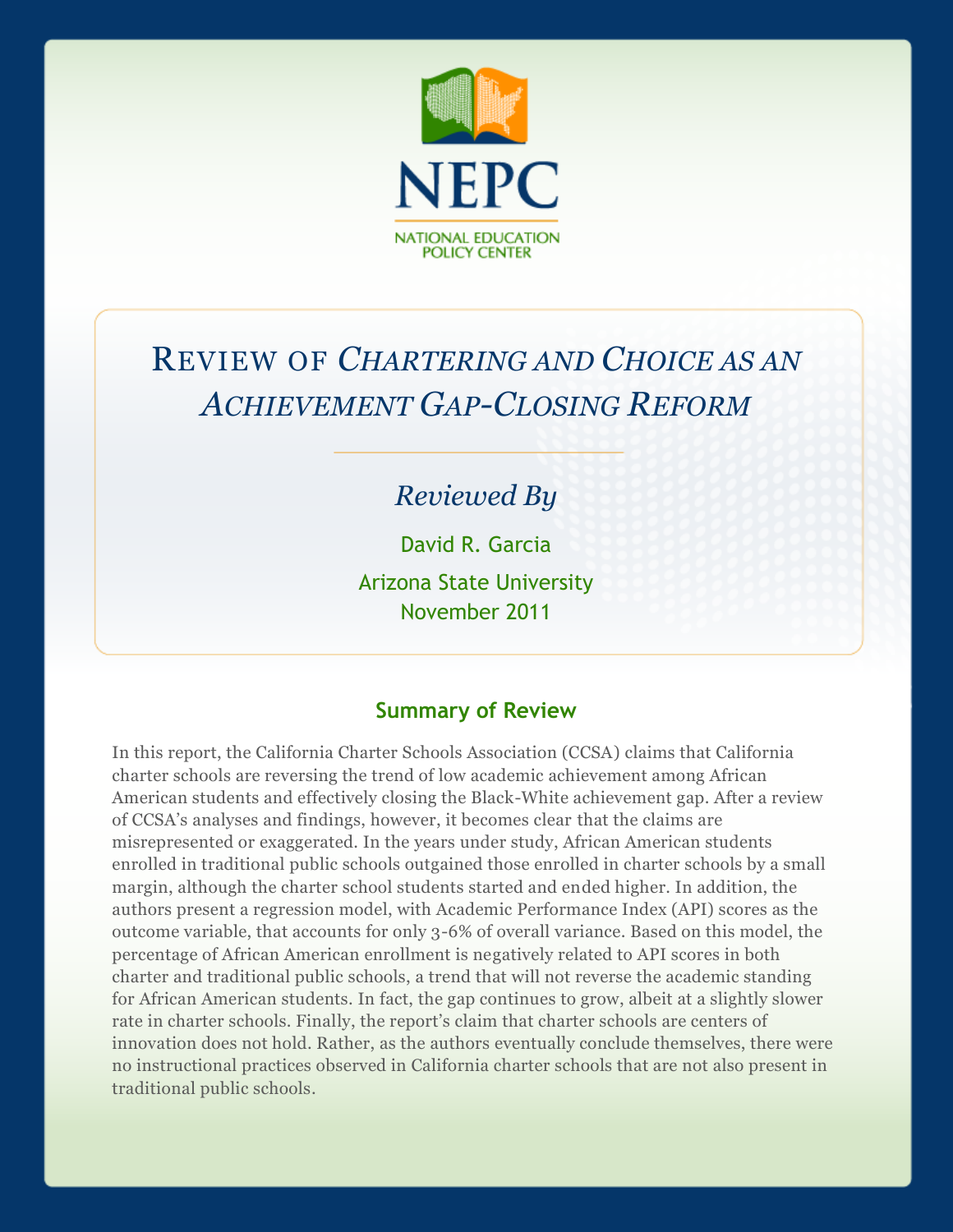**Kevin Welner** *Editor* **William Mathis** *Managing Director* **Erik Gunn** *Managing Editor*

#### **National Education Policy Center**

**School of Education, University of Colorado Boulder, CO 80309-0249 Telephone: 303-735-5290 Fax: 303-492-7090**

**Email: NEPC@colorado.edu http://nepc.colorado.edu**

**Publishing Director: Alex Molnar**



This is one of a series of Think Twice think tank reviews made possible in part by funding from the Great Lakes Center for Education Research and Practice. It is also available at http://greatlakescenter.org.

*This material is provided free of cost to NEPC's readers, who may make non-commercial use of the material as long as NEPC and its author are credited as the source. For inquiries about commercial use, please contact NEPC at nepc@colorado.edu.*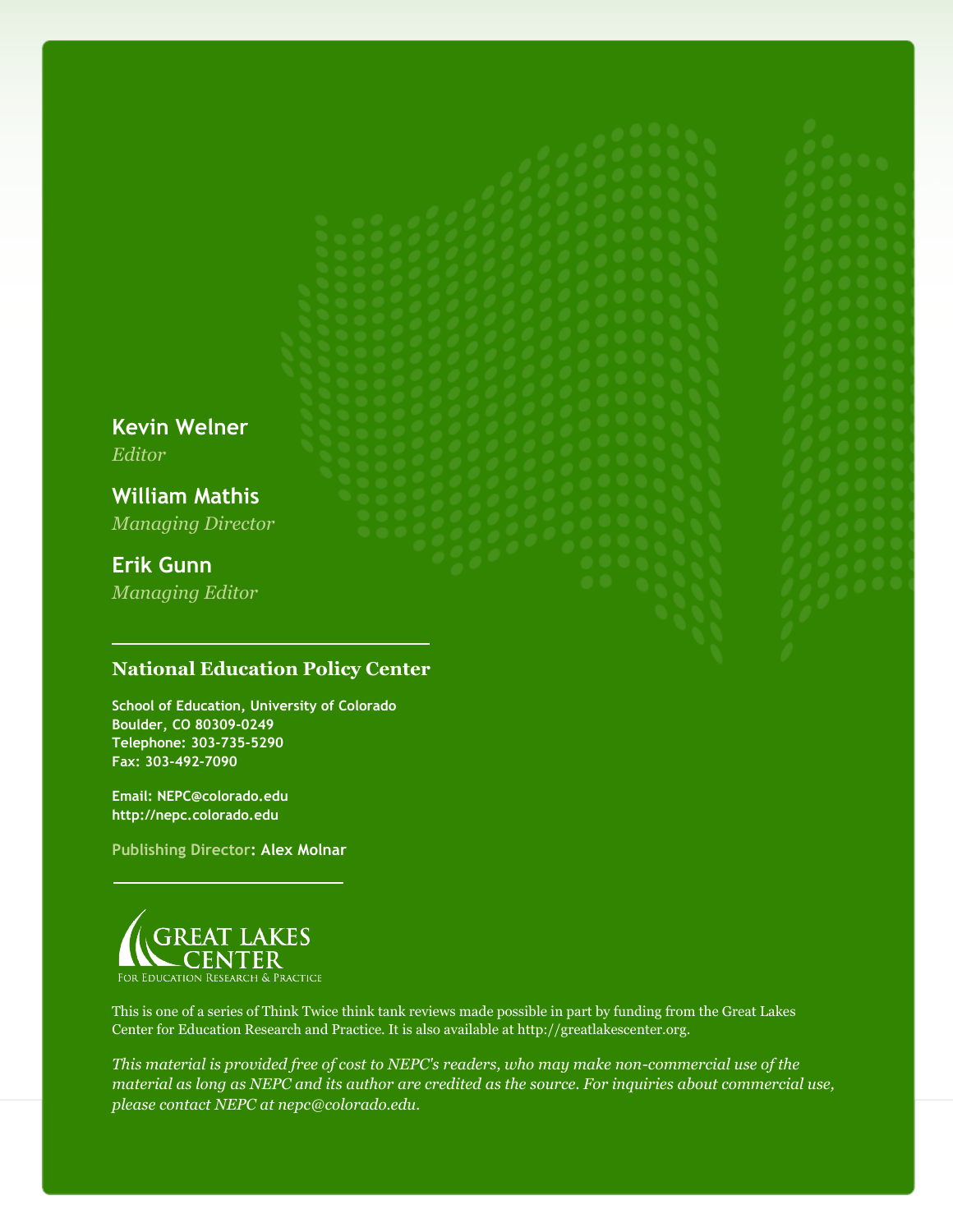## REVIEW OF *CHARTERING AND CHOICE AS AN ACHIEVEMENT GAP-CLOSING REFORM*

*David R. Garcia, Arizona State University*

#### **I. Introduction**

In October, the California Charter Schools Association (CCSA) published a report called *Chartering and Choice as an Achievement Gap-Closing Reform: The success of California charter schools in promoting African American Achievement*. The report was authored by four members of CCSA's Research and Evaluation Team.<sup>1</sup> According to the authors, the purpose of the report is to provide, "a quantitative analysis of African American academic performance trends in California, as well as qualitative case studies of three highly successful charter public schools" (p. 4). The report also sets forth two broader purposes: (1) "Above all, our goal is to point to the irrefutable evidence that all students can succeed at high levels and racial achievement gaps can be eliminated" (p. 5), and (2) "Because charters are intended to serve as a vanguard of innovation, we explore these effective schools' practices in detail so that both traditional public and charter public schools undertaking similar challenges can learn from them" (p. 4).

#### **II. Findings and Conclusions of the Report**

The report is divided into two major sections. The first section reviews quantitative data comparing charter public schools with traditional public schools. The second section is a case study of three charter public schools selected according to the authors' specifications.

There are twelve quantitative findings reported by the authors:<sup>2</sup>

- 1. African American students enroll in charter public schools at higher rates than in traditional public schools, statewide and at all grade levels.
- 2. Charters are reversing the trend of underperformance among African American students. The negative relationship between African American enrollment and school performance is three times weaker in charter public schools than in traditional public schools.
- 3. In 2010, charter public schools serving African American students outperformed their predicted performance at about four times the rate as traditional public schools serving African American students.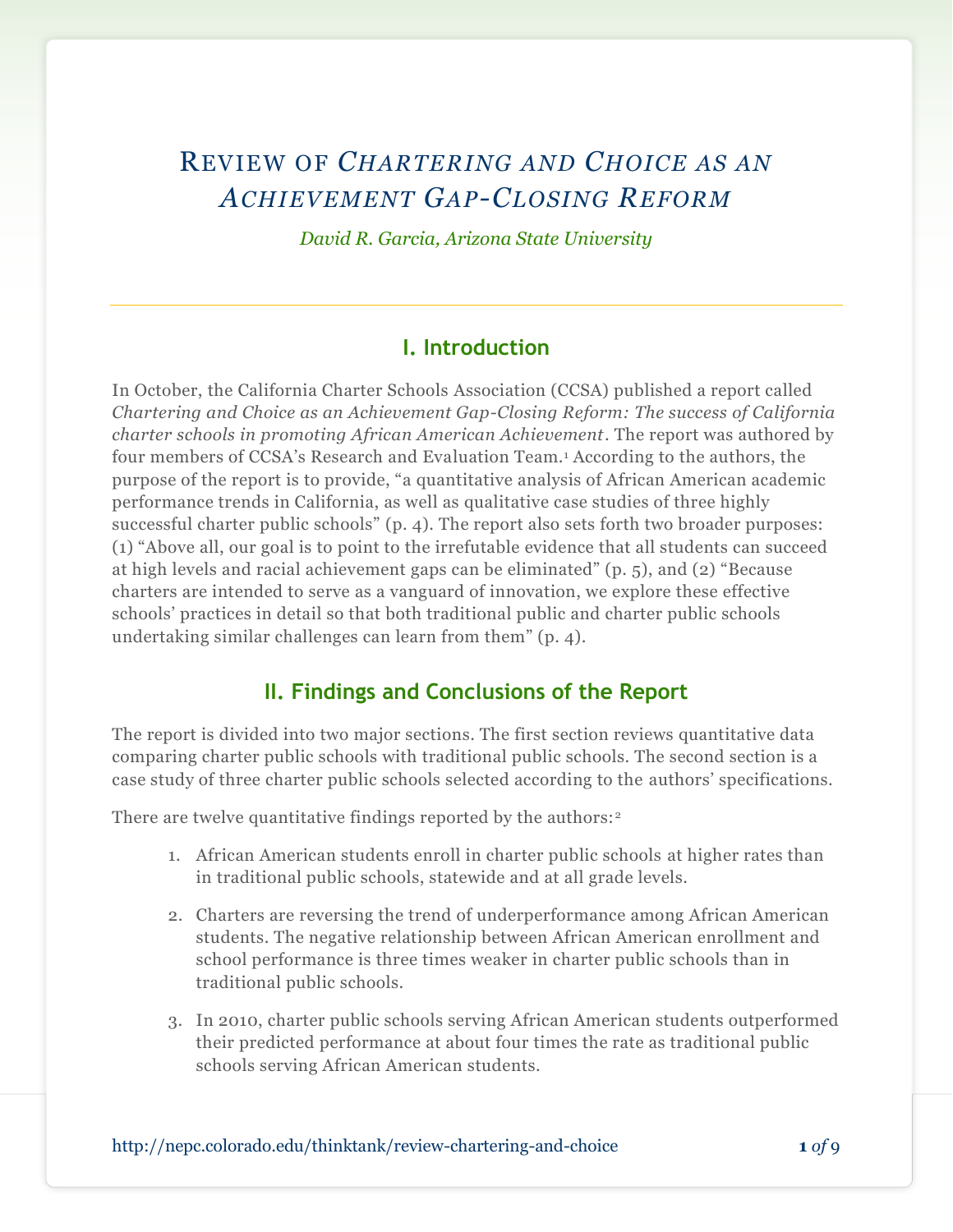- 4. Over a three-year period, charter public schools serving African American students are over three times as likely as traditional public schools to consistently outperform their predicted performance.
- 5. Charter public schools serving African American students are more likely to have high academic status and growth, and less likely to have low academic status and growth, than traditional public schools.
- 6. Charter public schools serving African American students are over three times more likely to be a "High Impact" school than traditional public schools serving African American students. They are about half as likely as their traditional public school counterparts to fall below CCSA's "Minimal Criteria for Renewal." <sup>3</sup>
- 7. African American students have higher Academic Performance Index (API) achievement in charter public schools than in traditional public schools statewide, although all schools continue to have low proficiency rates for African American students.<sup>4</sup>
- 8. African American students in charter public schools perform better than traditional public schools in elementary and middle school. However, among high schools, the charter advantage has diminished in recent years.
- 9. African American students in charter public schools outperform their traditional public school counterparts in most large urban districts.
- 10. Charter public schools are having more success in closing the achievement gap between African Americans and Whites/Asians, although big gaps persist across all school types.
- 11. The most successful charter public schools serving African American students well [sic] tend to be part of a network or Charter Management Organization (CMO), and are older, classroom-based, start-up schools.
- 12. Few schools have demonstrated that they are highly effective educators of African American students; however, charter public schools are more likely to be in this group. While charters make up only 9% of schools statewide, they represent 39% of highly effective schools for African American students (pp. 13- 34).

#### **Qualitative Findings**

Under the heading, "Best Practices Confirmed" the authors provide a list of 53 individual best practices observed in a case study of three "highly effective" charter schools selected pursuant to the authors' criteria.<sup>5</sup> The most-often-cited best practice was "Direct Instruction (24)" followed by "School is Clean (23)" and "Teacher is Patient in Explaining Concepts (22)." The lengthy list of author-generated best practices also includes others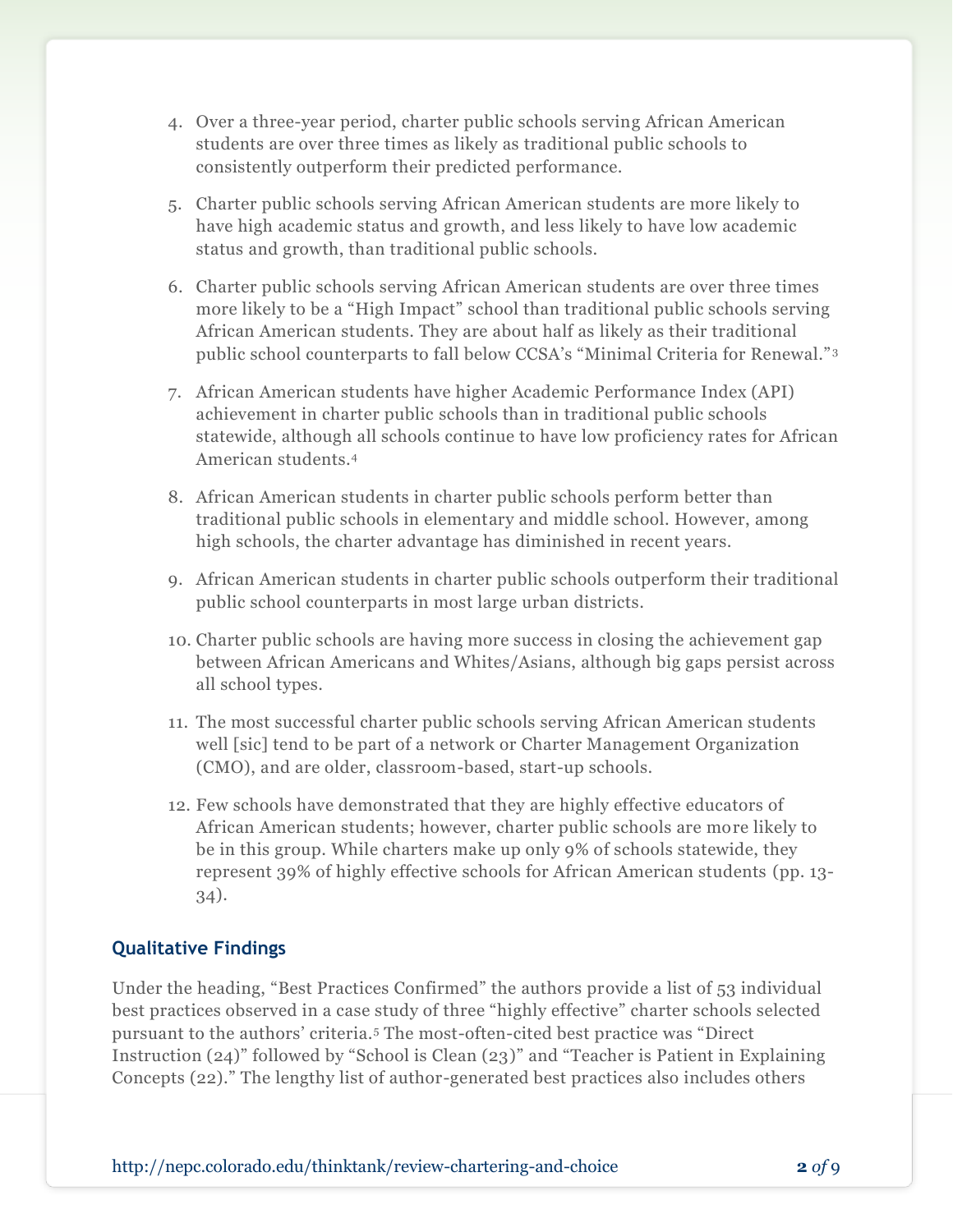such as, "CST or test-prep in General  $(5)$ ," "Story-telling  $(3)$ " and "School Pride  $(1)$ " (p. 39-41).<sup>6</sup>

In both sections (quantitative and qualitative), the authors take a shotgun approach to reporting their many findings, making it difficult for the reader to discern which of them are most important or noteworthy.

### **III. The Report's Rationale for Its Findings and Conclusions**

The report's rationale for its findings and conclusions is straightforward. For the authors, charter school status is the linchpin that accounts for the observed differences between the academic performance of charter and traditional public schools, along with the "innovative best practices" observed in charter schools.

To buttress this foundational assumption, the report dismisses the role of family socioeconomic status (SES), such as parental education levels and free or reduced-price lunch status. More precisely, SES is discounted regarding charter elementary and middle schools (where the performance numbers appear to favor charters), but it is not discounted regarding high schools (where the performance numbers appear to favor traditional public schools). The treatment of SES is important because research on school choice has consistently pointed to the non-random enrollment of students. That is, researchers take note of the fact that families of students enrolled in choice schools have, by definition, exercised a choice and demonstrated a substantial element of involvement in their children's education. The selection bias therefore introduced into studies is generally noted by researchers as a limitation and addressed to the extent possible. More sophisticated studies of charter school issues have moved beyond simplistic comparisons between charter and traditional public schools.

Early in the CCSA report, the authors do recognize the importance of non-school factors such as socioeconomic characteristics, but they assure the reader that the socioeconomic characteristics of the African American student population in charter schools is very similar to the African American population in traditional public schools (p. 9). The authors' assertion serves two important purposes relative to how the rest of the report unfolds. By dismissing the relevance of socioeconomic differences in explaining the differences in academic performance between charter and traditional public schools, the authors leave no competing explanations for the results (other than charter school status). Also, the authors do not generally use socioeconomic characteristics as variables in any further analyses.

There is one important exception to this last point, however. When it comes to the comparison of charter high schools with their non-charter counterparts, the report brings SES considerations back into play. Interestingly, the report finds that traditional public high schools outperformed charter high schools—at least if one does not try to take SES into account. The authors choose, in this case, to not attribute the declines to charter school status. Instead, they point to socioeconomic factors as the explanation for the decline: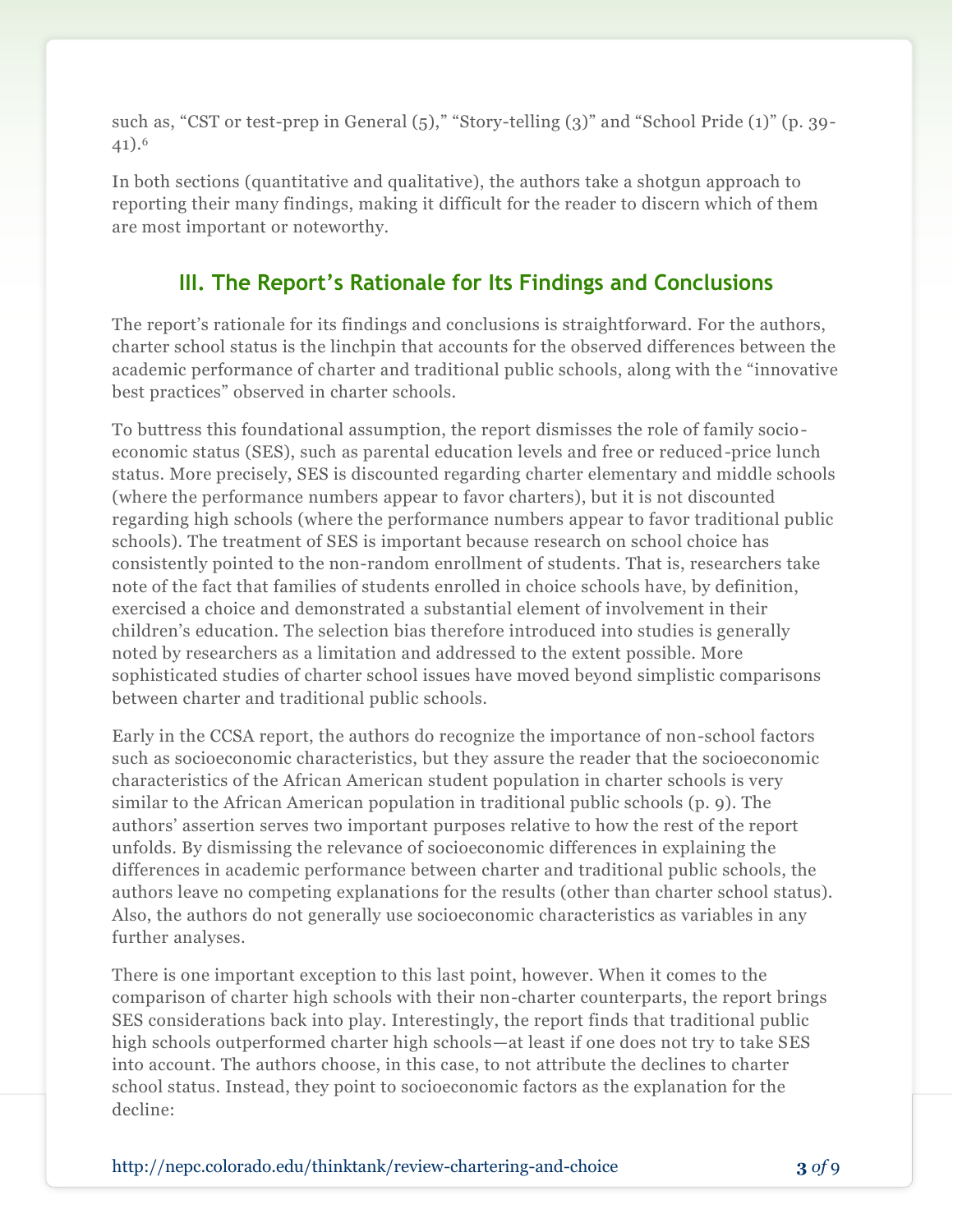This trend is further evidenced when examining student socioeconomic status. From 2007-2010, conversion [charter] high schools shifted from being higher educated (some college or above) to lower educated populations (high school graduates) and from less poverty (20-30% average free/reduced lunch participation) to higher poverty (52-56% average free/reduced lunch participation) schools (p.28).

## **IV. The Report's Use of Research Literature**

The report makes use of the research literature on the origins of the Black-White achievement gap, culturally responsive teaching practices as a response to historic underachievement among African American students, and the academic performance of charter schools relative to traditional public schools.

However, the report ignores three other critical areas of research literature that are directly applicable to the report's reasoning and interpretation of results.

- 1. Researchers have explored the issue of charter school autonomy, which is merely presumed in this report. In reality, charter schools have not experienced the degree of autonomy that school choice advocates originally envisioned, and charter school autonomy has been further limited post-NCLB.<sup>7</sup>
- 2. Researchers have questioned the assumption, included in this report, that charter schools are laboratories of innovation. There are no innovations in charter schools that are not also present in traditional public schools, and most charter school advocates have relaxed claims that charters are producing innovations. At best, charter schools provide new educational options at the local level, combine existing practices in novel ways, and help facilitate the spread of effective models. <sup>8</sup>
- 3. As noted above, there are systematic differences between choosers and non-choosers. Such differences between choosers and non-choosers are a major methodological challenge in comparing choice schools (such as private and charter schools) with traditional public schools, and rigorous analyses should account for these differences to avoid biased results.<sup>9</sup>

#### **V. Review of the Report's Methods**

The above 12-item list of the report's findings is too lengthy to review each one individually. Therefore, I will review the two principal findings most relevant to the authors' claim that California charter schools are effectively closing the Black-White achievement gap.

#### **Finding 1**

According to the CCSA press release, "From 2007 to 2010, African American student API scores in California charters grew from an average of 678 to 713. This last year, the score was 19 points *higher* than the average statewide African American API score for traditional schools." 10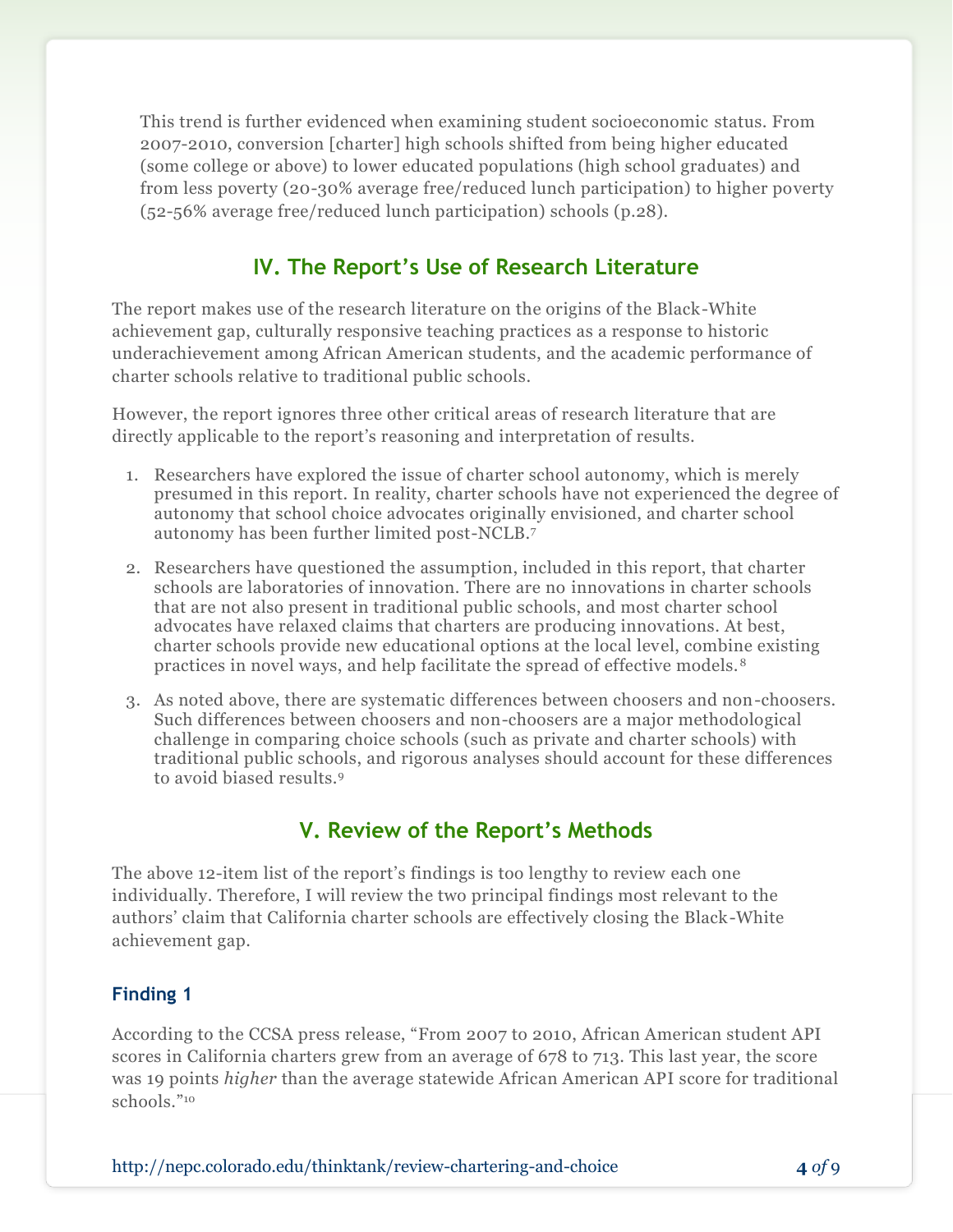The claim that California charter schools outperform traditional public schools in closing the achievement gap is based on Figure 21 of the report (reproduced below), particularly focused on the 19-point difference between charter and traditional public schools on the 2009-2010 API results. This reflects, as noted earlier, the reality that students are not randomly assigned to charters and other schools. The students enrolled in the charter schools score higher. According to the graph, African Americans in charter schools started out higher and actually *lost ground* relative to traditional public schools over time. In 2006-2007, African Americans in charter schools scored 25 points higher than those in traditional public schools. That difference then shrunk to 14 points for two years and finally grew to the 19-point difference highlighted in the CCSA press release. Thus, in the four years represented in this graph, traditional public schools outgained charter schools by 6 points (41 to 35 points, respectively). Closing the achievement gap requires that African American students make more gains relative to White students—and by this definition, traditional public schools outperformed charter schools. <sup>11</sup>



#### Figure 21: API Achievement Gap in CA, 2007-2010

Reproduced from Toney, A., Brown-Olivieri, S., Robitaille, E., et al. (2011). *Chartering and Choice as an Achievement Gap-Closing Reform: The success of California charter schools in promoting African American Achievement.* Sacramento, CA: California Charter Schools Association, p. 31.

Nearly all of the 12 findings listed in the quantitative section of the report are favorable toward California charter schools serving African American students, yet the hallmark finding demonstrates the opposite. How is this possible? The likely explanation goes back to the shotgun approach of the report itself. The report includes so many findings that it loses track of which schools are included in which findings. For example, some findings pertain to the 98 California charter schools with significant African American populations,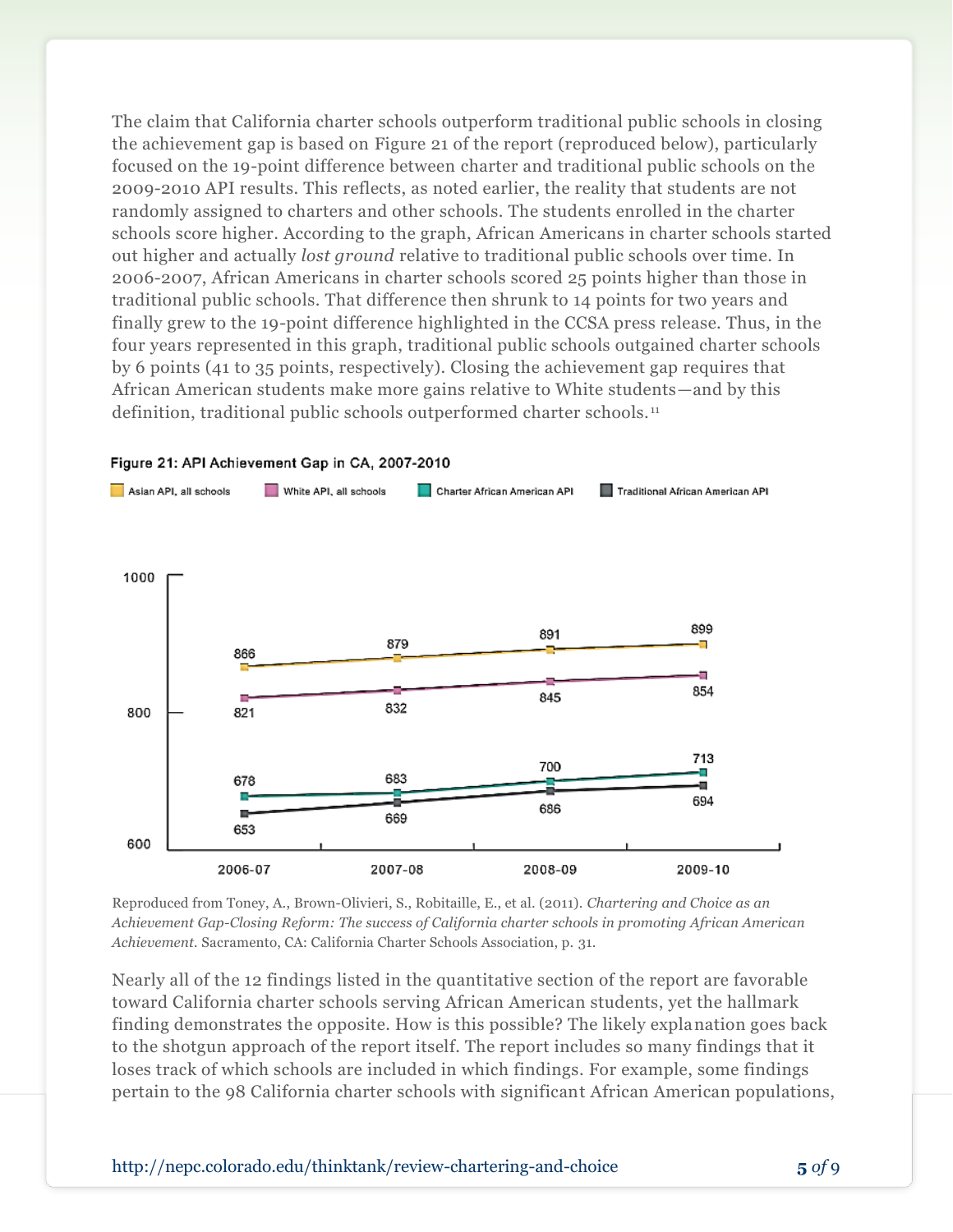while other findings refer to a subset of 55 charter schools with complete enough data to allow an application of the CCSA accountability framework. Moreover, the case studies focus on only three carefully selected charter school exemplars. By design, the authors' primary focus is on the best charter school performers. Yet, Figure 21 appears to include all charter schools, not just the top performers. By definition, the results for the top performers are the most exemplary and do not reflect the full spectrum of charter school performance.

#### **Finding 2**

"Charter schools are reversing the trend of underperformance among African American students. The negative relationship between African American enrollment and school performance is three times weaker in charter public schools than in traditional public schools" (p.15)

This claim has two parts. First, charters are "reversing the trend of underperformance among African American students." According to the regression results (see Figure 43 from the report, reproduced below), there is a negative relationship between school-level

## *Nearly all of the 12 findings listed in the quantitative section of the report are favorable toward California charter schools serving African American students, yet the hallmark finding demonstrates the opposite*.

achievement and African American enrollment, and this negative relationship exists for charter school as well as traditional public schools. In both types of schools, higher percentages of African American students are related to lower API scores (Figure 43, Column "B"). In order to "reverse" the trend, the values in column "B" must be positive (or at least zero), which is clearly not the case in either the charter or traditional public school models.

The second claim of the authors is also flawed: the "negative relationship between African American enrollment and school performance is three times weaker in charter schools than in traditional public schools." Taking the study's results at face value, the relative influence of African American enrollment is in fact weaker in charter schools (Figure 43, Column "B"). This does not mean, however, that the predicted outcomes in charter schools are "three times" better (or, in this case, that the predicted charter school outcomes are three times less worse). To estimate the predicted difference between charter and traditional public schools, the coefficients in column "β" are most helpful. All other factors being equal, one would expect the API scores for a charter school with 50% African American population to "decline" by 7.6 points (50 x -0.152 = -.7.6), compared with a predicted decline for traditional public schools of 11.8 points ( $50 x -0.236 = -11.8$ ). That is a difference of 4.2 points in favor of charter schools—a value that does not support the claim that the charter school effect is three times the traditional school effect.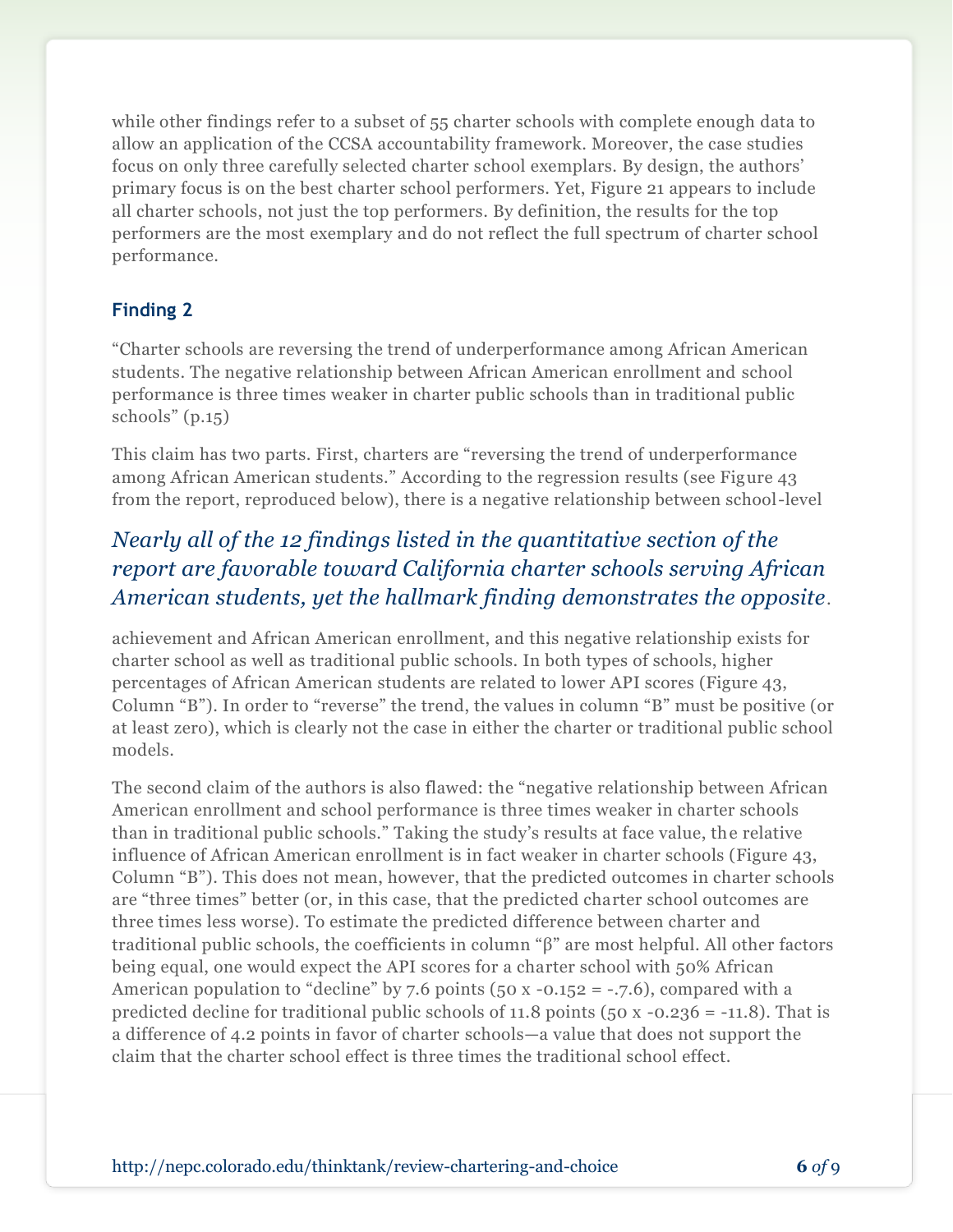| Variable    | В        | <b>SEB</b> |             | D <sup>2</sup> | p-value  |
|-------------|----------|------------|-------------|----------------|----------|
| Charter     | $-0.758$ | 0.183      | $-0.152***$ | 0.022          | P < .001 |
| Traditional | $-2.06$  | 0.096      | $-0.236$    | 0.056          | P<.001   |

| Figure 43: Regression Analysis Summary for Percent African American Students Predicting API |  |
|---------------------------------------------------------------------------------------------|--|
|---------------------------------------------------------------------------------------------|--|

#### $*p < .05$   $* p < .01$   $* * p < .001$

Reproduced from Toney, A., Brown-Olivieri, S., Robitaille, E., et al. (2011). *Chartering and Choice as an Achievement Gap-Closing Reform: The success of California charter schools in promoting African American Achievement*. Sacramento, CA: California Charter Schools Association, p. 65.

Finally, both models are poor predictors of API scores. The accuracy of the models to predict API scores can be derived from the values in the  $\mathbb{R}^2$  column. To avoid confusion, I will use the authors' definition of  $\mathbb{R}^2$ : "It provides a measure of how well future outcomes are likely to be predicted by the model" (footnote 9, p. 72). The models with  $\mathbb{R}^2$  values of zero have no predictive value, and those models with an  $\mathbb{R}^2$  approaching 1.0 are the most predictive. The  $R^2$  of the CCSA models are near zero. The  $R^2$  for the charter school model is 0.022, and the R<sup>2</sup> for the traditional public school model is 0.056. Policy makers should not make decisions based on weak models, because the results are not accurate for the purpose of predicting future outcomes.

#### **VI. Review of the Validity of the Findings and Conclusions**

Any given school, whether it is a traditional public school or a charter school (or a private school or home school) can provide an excellent learning environment. The challenge presented to researchers for a study such as the one reviewed here is to help readers understand any significant trends or differences that can be best attributed to the type of school. In particular, the authors here set out to understand whether African American students are, on average, doing better in charter schools, and they offer the major claim that charter schools are closing the Black-White achievement gap. Yet, the report's interpretations of the findings most relevant to supporting this major claim are either incomplete or incorrect, and the report overwhelms the reader with a splattering of findings, with no guide to discern which of them are most important or noteworthy.

Underlying these problems are two familiar traps. First, the report is built in part on the assumption that there is something distinct about charter school status alone. In truth, there is nothing particularly telling or predictive about the charter school label; charters run the gamut in terms of educational approaches as well as successful (or unsuccessful) outcomes. What matters most is what happens within any given school. For example, charter schools have generated very few (if any) true instructional or curricular innovations, a conclusion that the authors themselves eventually reach, "All of the practices identified in this report can and do exist in the traditional and charter public school sectors" (p. 54). Second, the report is built in part on the assumption that one can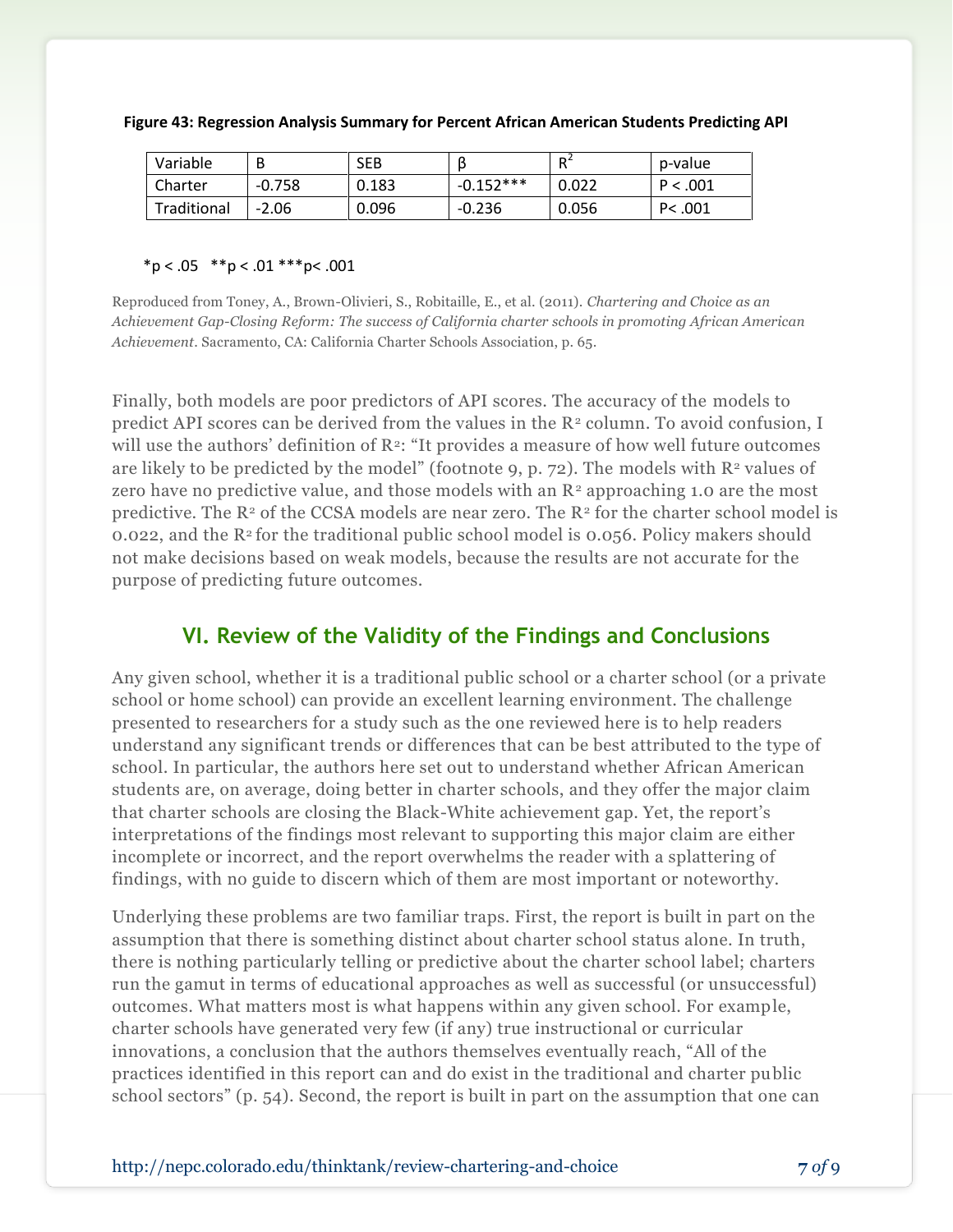evaluate schools of choice without taking into account the characteristics of the choosers themselves. By definition, student choosers (or their families, or both) are different than non-choosers. As such, separating the benefits (or obstacles) to learning that choosers bring to schools from the influence of the schools themselves is not possible given the methods employed by the authors.

## **VII. Usefulness of the Report for Guidance of Policy and Practice**

The most useful policy briefs are concise as well as accurate. This report is lacking on both counts. Most important, the report fails to support the claim in the report's title that charter schools are closing the achievement gap. The data presented suggest, in fact, that the gap overall is largely unaffected by charter enrollment. To the extent there is a relationship, it is small and suggests that the gap continues to widen—just at a slower pace. Setting aside the broad policy conclusions, the actual data and analyses presented in the report do offer some meaningful information, and this information is consistent with past research: charter schools are of variable quality, and there are very few innovations in charter school practices as a whole that are not also present in traditional public schools.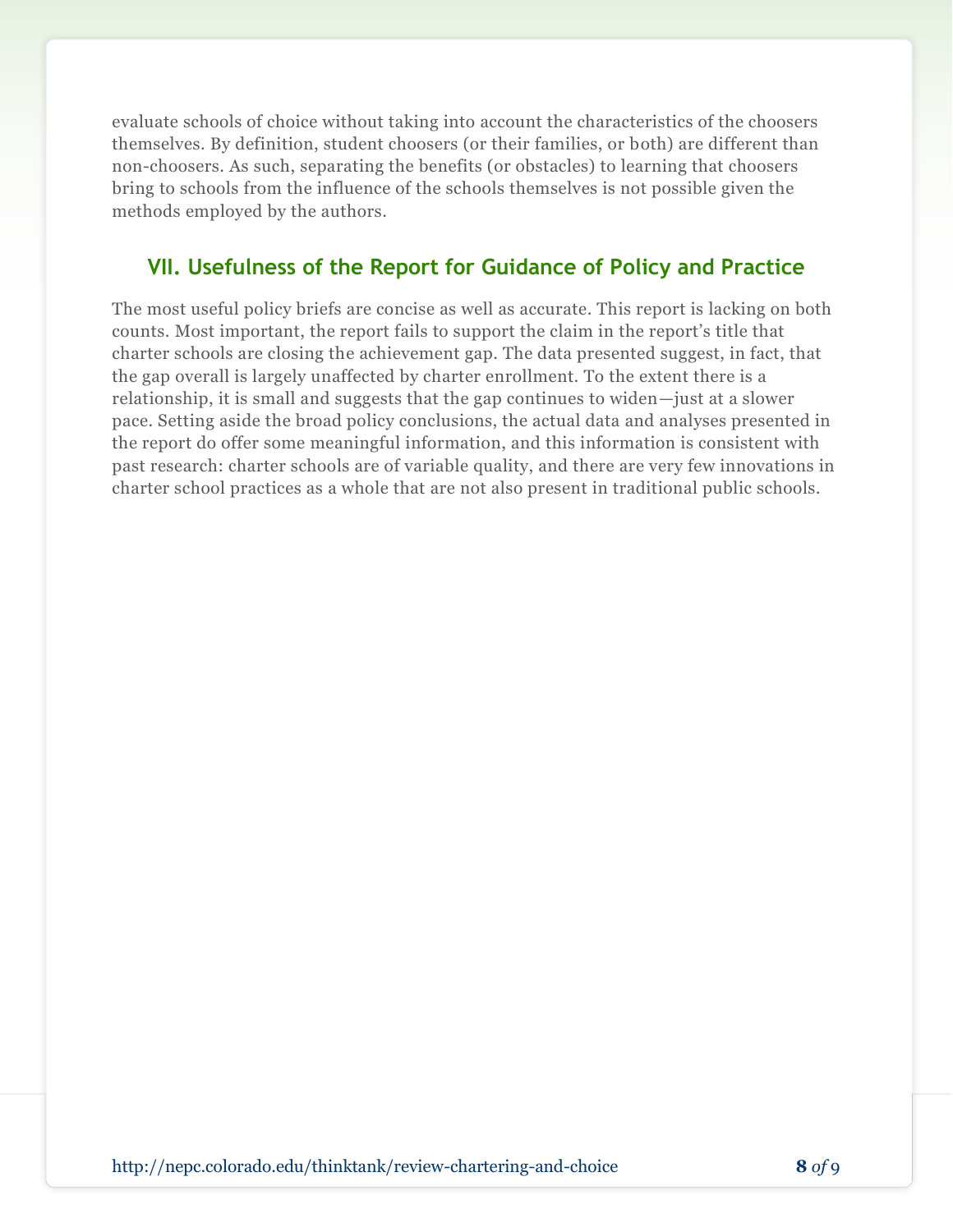#### **Notes and References**

1 Toney, A., Brown-Olivieri, S., Robitaille, E., et al. (2011). *Chartering and Choice as an Achievement Gap-Closing Reform: The success of California charter schools in promoting African American Achievement*. Sacramento, CA: California Charter Schools Association. Retrieved October 23, 2011, from http://www.calcharters.org/understanding/research/africanamericanreport/.

2 The list here is quoted directly from the headings in the report's "Key Findings" section.

3 The criteria for a "High Impact" school were developed by the authors in accordance with the CCSA's accountability framework.

4 The Academic Performance Index (API) is the primary metric in California's school accountability system. The API measures academic growth and performance on a standardized test scores. API scores range from 200 to 1,000.

5 The authors' criteria for a "Highly Effective" school include a school API score of 800+ for African American students and 65%+ African American students passing both the English Language Arts and Mathematics sections of California's standardized test.

6 Direct Instruction is a teaching model that emphasizes small learning tasks and prescribed teacher tasks. CST stands for California Standards Test. The bracketed numbers represent the number of observed occurrences in the course of one day.

7 For a review of charter school autonomy in the years following No Child Left Behind see Finnigan, Kara S. 2007. "Charter School Autonomy: The Mismatch between Theory and Practice." *Educational Policy 21*(3): 503-26.

8 Finn, C.E. Jr. (2006). *"Chartering and Innovating" in Charter Schools Against the Odds: An Assessment of the Koret Task Force on K–12 Education*. Paul T. Hill (Ed.). Palo Alto: Hoover Institute Press.

9 According to the research guidelines established by the national charter school achievement consensus panel, the research design of this report would be classified as "weak," largely because of inability to account for student-level differences between charter and traditional public schools. For more information see Charter School Achievement Consensus Panel. (2006*). Key Issues in Studying Charter Schools and Achievement: A Review and Suggestions for National Guidelines*. Seattle, WA: National Charter School Research Project. Retrieved November 3, 20011 from http://www.crpe.org/cs/crpe/view/csr\_pubs/5.

#### 10 CCSA Press Release available online at

http://www.calcharters.org/blog/2011/10/african-american-students-performing-better-enrolling-at-higherrates-at-california-charter-schools.html.

11 The interpretation of these results is tenuous because the data points represent different students over time.